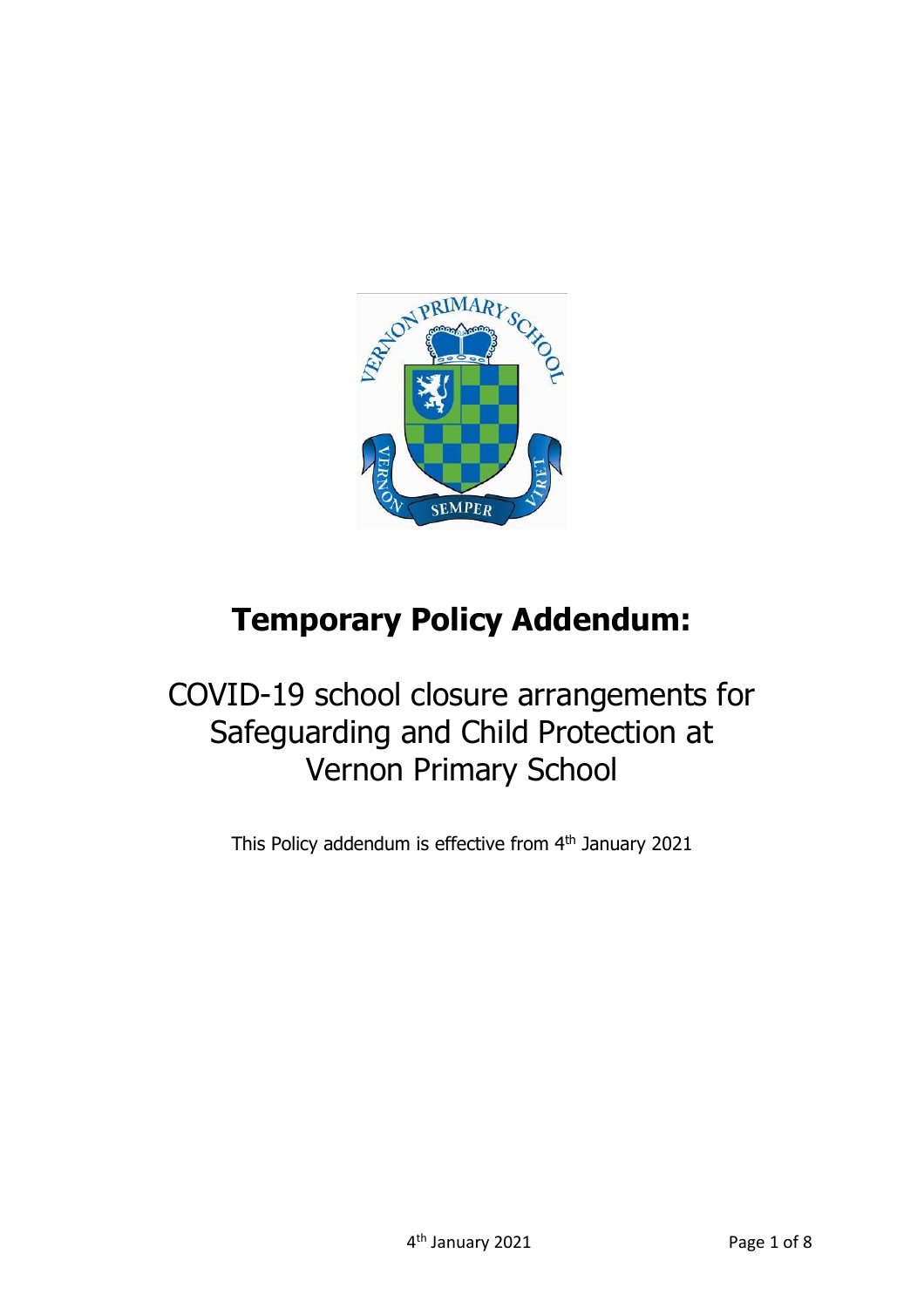## **Context**

From 4<sup>th</sup> January 2021 parents were asked to keep their children at home, wherever possible, and for schools to remain open only for vulnerable children and those children of workers critical to the COVID-19 response - who absolutely need to attend. All other pupils will receive remote education.

#### **Key contacts**

Remain as per the School Safeguarding Policy.

| <b>Role</b>                                   | <b>Name</b>       | Email                                        |
|-----------------------------------------------|-------------------|----------------------------------------------|
| Designated<br>Safeguarding<br>Lead            | Joanne<br>Carvell | head@vernonprimary.cheshire.sch.uk           |
| Designated<br>Safeguarding<br>Lead            | Kerry<br>Walmsley | kerry.walmsley@vernonprimary.cheshire.sch.uk |
| Deputy<br>Designated<br>Safeguarding<br>Leads | Sarah<br>Kiely    | sarah.kiely@vernonprimary.cheshire.sch.uk    |
| Headteacher                                   | Joanne<br>Carvell | head@vernonprimary.cheshire.sch.uk           |
| Chair of<br>Governors                         | Ashley<br>Hickson | ashley.hickson@vernonprimary.cheshire.sch.uk |
| Safeguarding<br>Governor                      | Pauline<br>Jones  | pauline.jones@vernonprimary.cheshire.sch.uk  |

#### **Vulnerable children**

Vulnerable children and young people include those who:

- are assessed as being in need under section 17 of the Children Act 1989, including children and young people who have a child in need plan, a child protection plan or who are a looked-after child;
- have an education, health and care (EHC) plan; those with an EHC plan will be risk-assessed in consultation with the Local Authority and parents, to decide whether they can safely continue to be offered a school or college place in order to meet their needs, or whether they need to have their needs met at home.
- have been identified as otherwise vulnerable by educational providers or local authorities (including children's social care services), and who could therefore benefit from continued full-time attendance, this might include:
	- o children and young people on the edge of receiving support from children's social care services or in the process of being referred to children's services
	- o adopted children or children on a special guardianship order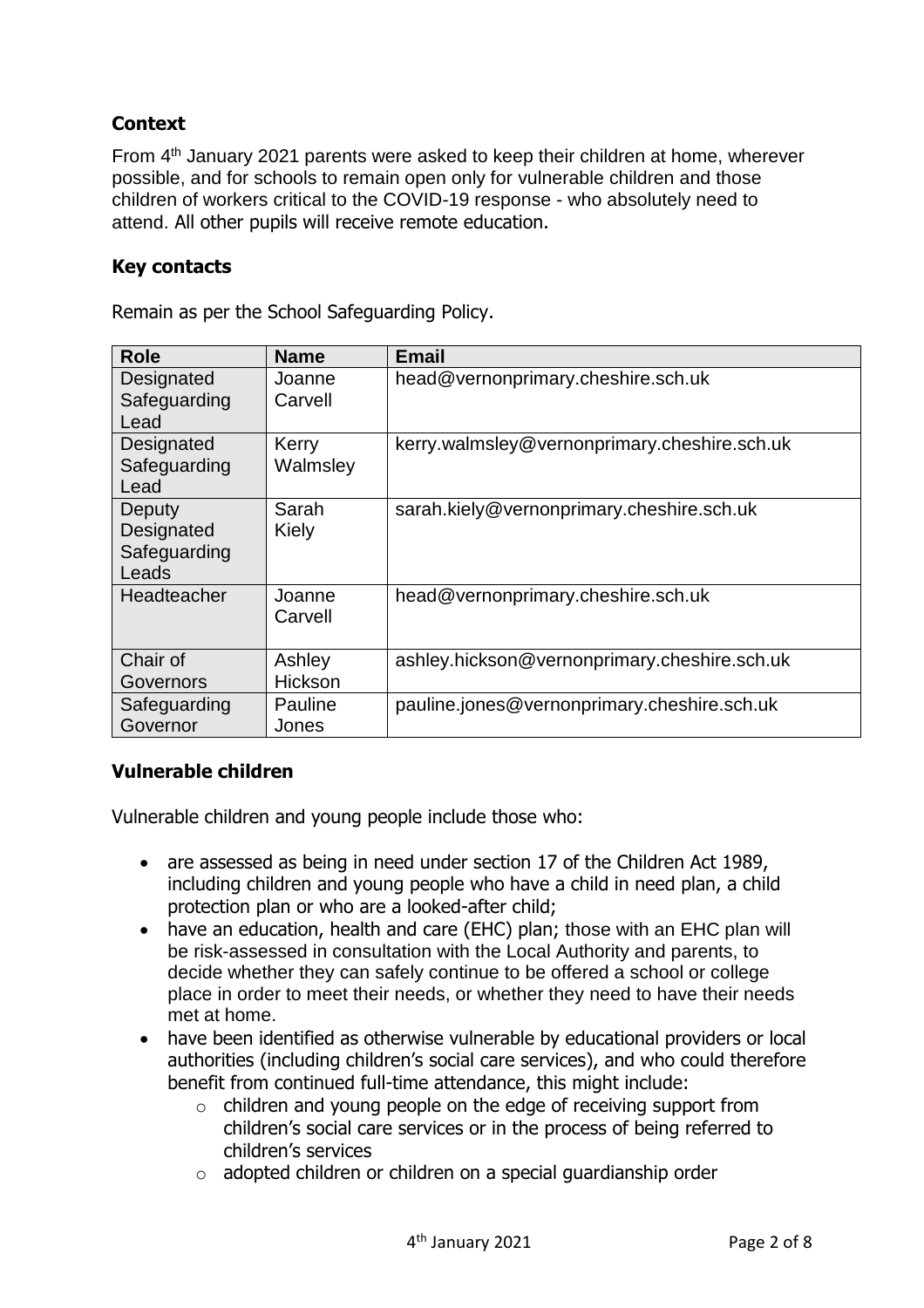- o those at risk of becoming NEET ('not in employment, education or training')
- $\circ$  those living in temporary accommodation
- $\circ$  those who are young carers
- $\circ$  those who may have difficulty engaging with remote education at home (for example due to a lack of devices or quiet space to study)
- o care leavers
- $\circ$  others at the provider and local authority's discretion including pupils and students who need to attend to receive support or manage risks to their mental health.

Eligibility for free school meals in and of itself is not a determining factor in assessing vulnerability.

Senior leaders, especially the Designated Safeguarding Lead (and deputy) know who our most vulnerable children are. They have the flexibility to offer a place to those on the edge of receiving children's social care support.

Vernon Primary School will continue to work with and support children's social workers to help protect vulnerable children. This includes working with and supporting children's social workers and the local authority virtual school head (VSH) for looked-after and previously looked-after children. The lead person for this will be: Mrs Joanne Carvell

There is an expectation that vulnerable children who have a social worker will attend an education setting, so long as they do not have underlying health conditions that put them at increased risk. In circumstances where a parent does not want to bring their child to an education setting, and their child is considered vulnerable, the social worker and Vernon Primary School will explore the reasons for this directly with the parent.

Where parents are concerned about the risk of the child contracting COVID-19, Vernon Primary School or the social worker will talk through these anxieties with the parent/carer following the advice set out by Public Health England.

Vernon Primary School will encourage our vulnerable children to attend school, including remotely if needed.

### **Attendance monitoring**

Children for whom on-site provision is being provided should be recorded in line with the normal school attendance requirements.

For all other children, those children being educated virtually, a register of engagement will be taken and follow up will take place for those children who do not engage and the parent has not explained their non-engagement.

Vernon Primary School and social workers will agree with parents/carers whether children in need should be attending school – Vernon Primary School will then follow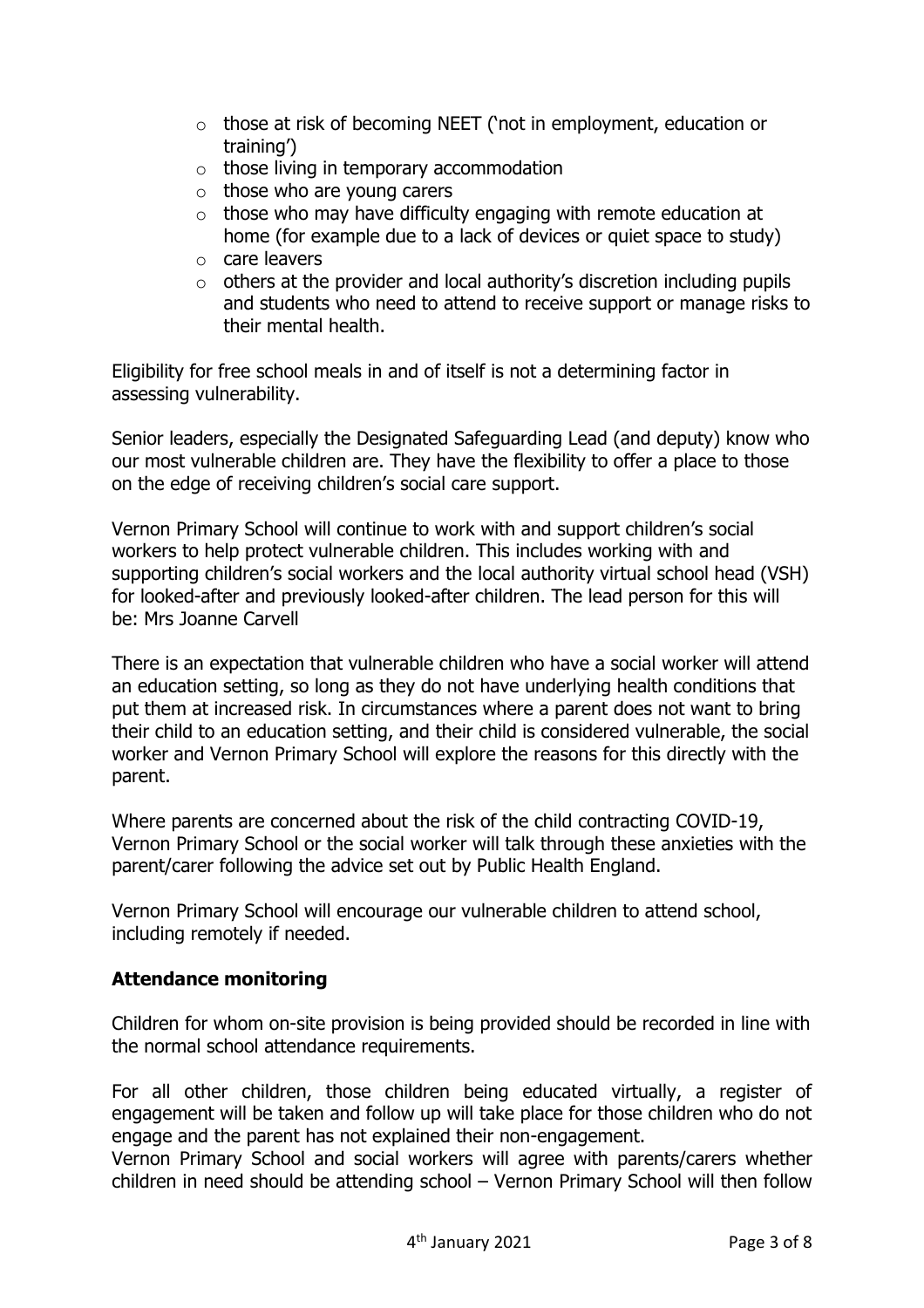up on any pupil that they were expecting to attend, who does not. Phone calls will be made to the parents/carers in these circumstances.

To support the above, Vernon Primary School will, when communicating with parents/carers and carers, confirm emergency contact numbers are correct and ask for any additional emergency contact numbers where they are available.

In all circumstances where a vulnerable child does not take up their place at school, or discontinues, Vernon Primary School will notify their social worker/family service worker or identified lead professional.

#### **Designated Safeguarding Lead**

Vernon Primary School has a Designated Safeguarding Lead (DSL) and a Deputy DSL.

**The Designated Safeguarding Lead is:** Mrs Joanne Carvell & Mrs Kerry **Walmsley** 

#### **The Deputy Designated Safeguarding Lead is:** Mrs Sarah Kiely

The optimal scenario is to have a trained DSL (or deputy) available on site. Where this is not the case a trained DSL (or deputy) will be available to be contacted via phone or online video - for example when working from home.

Where a trained DSL (or deputy) is not on site, in addition to the above, a senior leader will assume responsibility for co-ordinating safeguarding on site.

This might include updating and managing access to child protection online management system, CPOMS, and liaising with the offsite DSL (or deputy) and, as required, liaising with children's social workers/other key workers where they require access to children in need and/or to carry out statutory assessments at the school.

Vernon Primary School staff and volunteers will have access to a trained DSL (or deputy).

The DSL will continue to engage with social workers, and attend all multi-agency meetings, which can be done remotely.

#### **Reporting a concern**

Where staff have a concern about a child, they should continue to follow the process outlined in the school Safeguarding Policy, this includes making a report via CPOMS, which can be done remotely.

If a concern is raised out of hours, the staff member should report the concern on CPOMS and alert the Safeguarding Lead/Deputy using the contacts outlined in the school safeguarding policy. If a response is not received, you must continue to exhaust all contacts in the key contact section of the school child protection policy.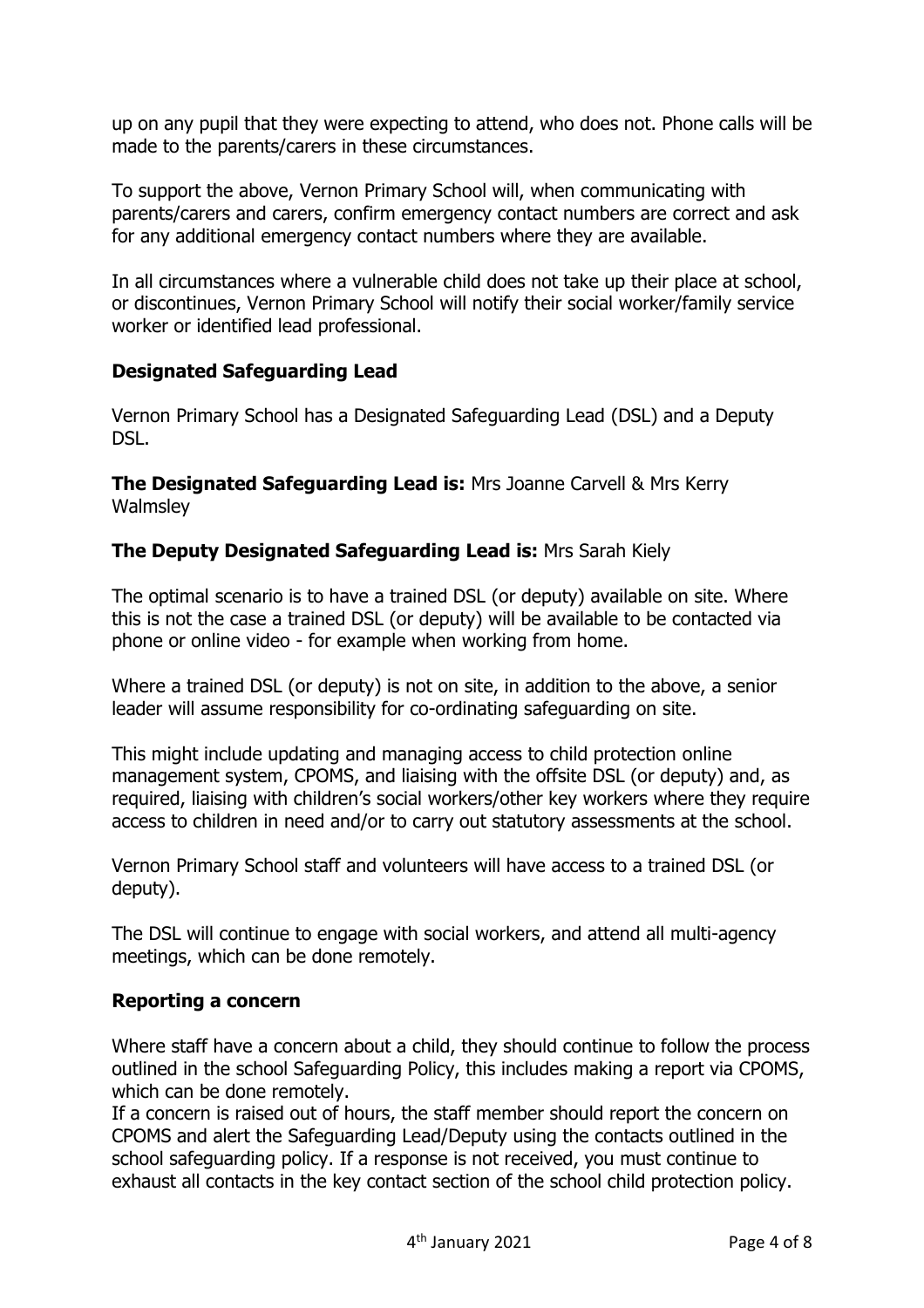In the unlikely event that a member of staff cannot access their CPOMS from home, they should email the Designated Safeguarding Lead, Headteacher or Deputy. This will ensure that the concern is received.

Staff are reminded of the need to report any concern immediately and without delay.

Where staff are concerned about an adult working with children in the school, they should report the concerns to the Headteacher. If there is a requirement to make a notification to the Headteacher whilst away from school, this should be done verbally and followed up with an email to the headteacher.

Concerns around the Headteacher should be directed to the Chair of Governors: Ashley Hickson.

#### **Safeguarding Training and induction**

All existing school staff have had safeguarding training and have read part 1 of Keeping Children Safe in Education (2020).

Where new staff are recruited, or new volunteers enter Vernon Primary School, they will continue to be provided with a safeguarding induction.

#### **Safer recruitment**

When recruiting new staff, Vernon Primary School will continue to follow the relevant safer recruitment processes for their setting, including, as appropriate, relevant sections in part 3 of Keeping Children Safe in Education (2020) (KCSIE).

In response to COVID-19, the Disclosure and Barring Service (DBS) has made changes to its guidance on standard and enhanced DBS ID checking to minimise the need for face-to-face contact.

If staff are deployed from another education or children's workforce setting to our school, we will take into account the DfE supplementary guidance on safeguarding children during the COVID-19 pandemic and will accept portability as long as the current employer confirms in writing that: -

- the individual has been subject to an enhanced DBS and children's barred list check
- there are no known concerns about the individual's suitability to work with children
- there is no ongoing disciplinary investigation relating to that individual Where Vernon Primary School are utilising volunteers, we will continue to follow the checking and risk assessment process as set out in paragraphs 167 to 172 of KCSIE. Under no circumstances will a volunteer who has not been checked be left unsupervised or allowed to work in regulated activity.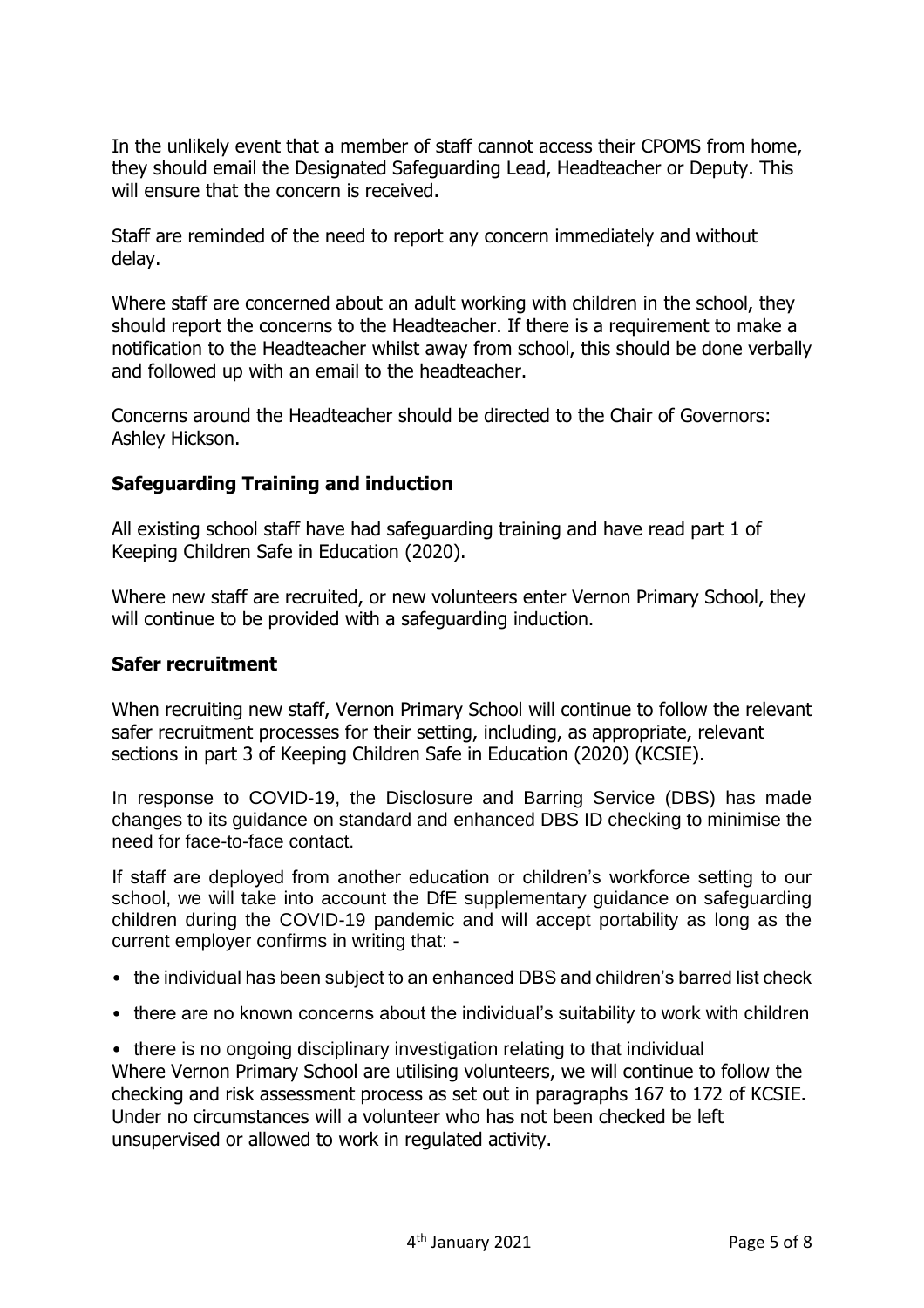Vernon Primary School will continue to follow the legal duty to refer to the DBS anyone who has harmed or poses a risk of harm to a child or vulnerable adult. Full details can be found at paragraph 163 of KCSIE.

Vernon Primary School will continue to consider and make referrals to the Teaching Regulation Agency (TRA) as per paragraph 166 of KCSIE and the TRA's 'Teacher misconduct advice for making a referral.

During the COVID-19 period all referrals should be made by emailing [Misconduct.Teacher@education.gov.uk](mailto:Misconduct.Teacher@education.gov.uk)

Whilst acknowledging the challenge of the pandemic, it is essential from a safeguarding perspective that any school is aware, on any given day, which staff will be in the school, and that appropriate checks have been carried out, especially for anyone engaging in regulated activity.

As such, Vernon Primary School will continue to keep the single central record (SCR) up to date as outlined in paragraphs 148 to 156 in KCSIE.

#### **Online safety in school**

Vernon Primary School will continue to provide a safe environment, including online. This includes the use of an online filtering system.

Where students are using computers in school, appropriate supervision will be in place.

#### **Children and online safety away from school**

It is important that all staff who interact with children, including online, continue to look out for signs a child may be at risk. Any such concerns should be dealt with as per the Child Protection Policy and where appropriate referrals should still be made to children's social care and as required, the police.

Online teaching will follow the principles as set out in the school's Remote Learning Policy.

Vernon Primary School will ensure any use of online learning tools and systems is in line with privacy and data protection/GDPR requirements.

#### **Supporting children not in school**

Vernon Primary School is committed to ensuring the safety and wellbeing of all its children whether they are attending school or not.

Where the DSL has identified a child to be on the edge of social care support, or who would normally receive pastoral-type support in school, they should ensure that a robust communication plan is in place for that child or young person.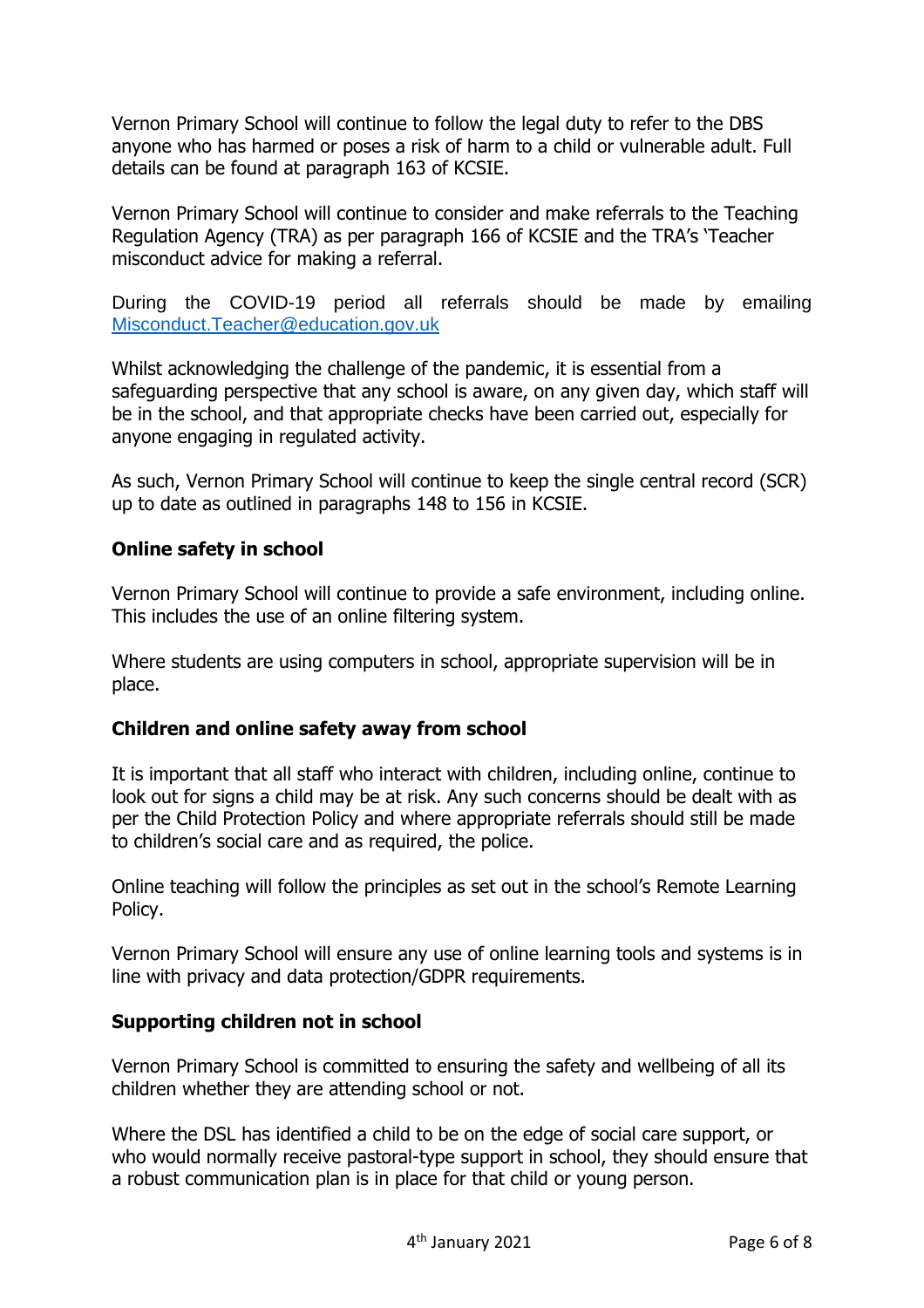Details of this plan must be recorded on CPOMS, as should a record of contact made.

The communication plans can include remote contact, phone contact, email contact and door-step visits. Other individualised contact should be considered e.g. video contact.

This plan must be reviewed regularly and where concerns arise, the DSL will consider any referrals as appropriate.

Vernon Primary School recognises that school is a protective factor for children and young people, and the current circumstances, can affect the mental health of pupils and their parents/carers.

Teachers at Vernon Primary School are aware of this in setting expectations of pupils' work where they are at home.

#### **Supporting children in school**

Vernon Primary School is committed to ensuring the safety and wellbeing of all its students.

Vernon Primary School will continue to be a safe space for all children to attend and flourish. The Headteacher will ensure that appropriate staff are on site and staff to pupil ratio numbers are appropriate, to maximise safety. Covid-19 risk assessments will be updated regularly.

Vernon Primary School will refer to the Government guidance for education and childcare settings on how to implement social distancing and continue to follow the advice from Public Health England on handwashing and other measures to limit the risk of spread of COVID19.

Vernon Primary School will ensure that where we care for children of critical workers and vulnerable children on site, we ensure appropriate support is in place for them. This will be bespoke to each child and recorded on CPOMS.

#### **Allegations of Abuse**

Vernon Primary School recognises that during the closure a revised process may be required for managing any report of abuse and supporting victims**.** 

Should we receive such a report staff will follow the principles as set out in KCSIE and those outlined within our Safeguarding and Child Protection Policy.

The school will listen and work with the child, parents/carers and any multi-agency partner required to ensure the safety and security of that young person.